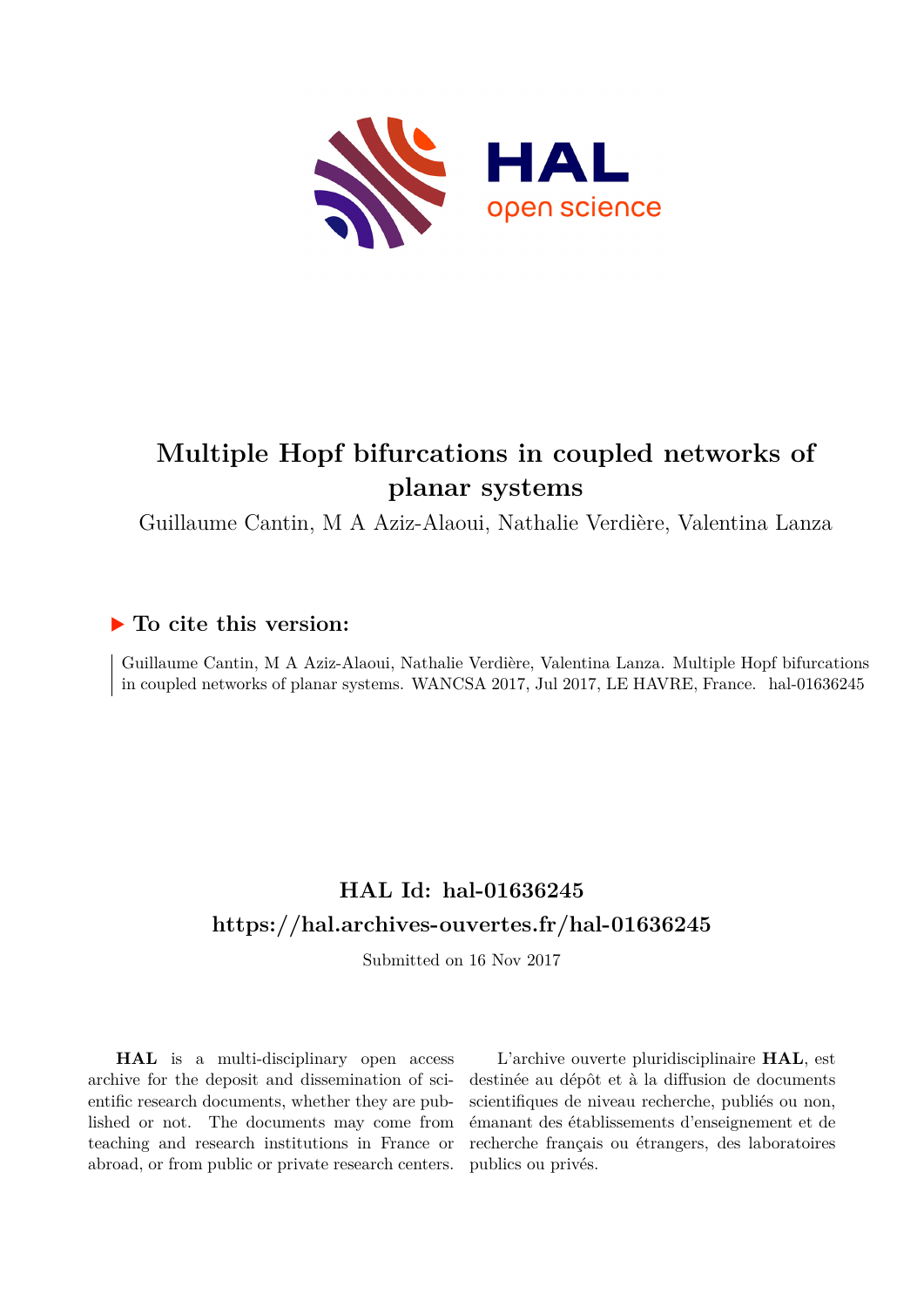## **MULTIPLE HOPF BIFURCATIONS IN COUPLED NETWORKS OF PLANAR SYSTEMS**

Guillaume Cantin, M.A. Aziz-Alaoui, Nathalie Verdière, Valentina Lanza \*

**Abstract.** In this communication, we study coupled networks built with non-identical instances of a dynamical system exhibiting a Hopf bifurcation. We first show how the coupling generates the birth of multiple limit cycles. Next, we project those coupled networks in the real plane, and construct a polynomial Hamiltonian system of degree *n*, admitting  $O(n^2)$  non-degenerate centers. We explore various perturbations of that Hamiltonian system and implement an algorithm for the symbolic computation of the Melnikov coefficients.

**Keywords.** Limit cycle, Hopf bifurcation, Hamiltonian system, Melnikov coefficients, coupled network.

#### **1 Sequence of Hopf bifurcations in a directed chain of oscillators**

Let us consider a directed chain of oscillators, built with the normal form of a Hopf bifurcation

$$
\dot{\rho} = \rho(\lambda - \rho^2), \quad \dot{\theta} = 1,\tag{1}
$$

where  $(\rho, \theta)$  denote the polar coordinates of a generic point  $(x, y)$  in  $\mathbb{R}^2$ . The whole coupled network is given by

$$
\begin{cases}\n\dot{\rho}_1 = \rho_1(\lambda_1 - \rho_1^2) - \varepsilon \rho_1 \\
\dot{\rho}_k = \rho_k(\lambda_k - \rho_k^2) + \varepsilon \rho_{k-1} - \varepsilon \rho_k, 2 \le k \le n - 1 \\
\dot{\rho}_n = \rho_n(\lambda_n - \rho_n^2) + \varepsilon \rho_{n-1}.\n\end{cases} (2)
$$

We consider that the cells have the same angular velocity, that is  $\dot{\theta} = 1$ , so we omit it in the equations of the network. For  $n = 3$  and  $\lambda_3 < 0 < \lambda_1 < \lambda_2$ , in absence of coupling  $(\varepsilon = 0)$ , cells 1 and 2 each admit one unstable equilibrium point, and one stable limit cycle whose respective radius  $\bar{\rho}_1$ ,  $\bar{\rho}_2$  satisfy  $\bar{\rho}_1 < \bar{\rho}_2$ . Cell 3 admits a unique stable equilibrium point. If the coupling strength *ε* weakly increases, we observe the appearance of a second cycle in cell 2, and simultaneously the appearance of two different cycles in cell 3. If  $\varepsilon$  keeps increasing, the cycle of greater radius first vanishes, and finally the other cycle vanishes too. Finally, the three cells present the same dynamic only for quite large values of *ε*. The bifurcation diagrams for cells 2 and 3 are depicted in Figure 1. This shows that a very simple network can also generate new limit cycles.



Figure 1: Bifurcation diagrams for a three non identical cells directed chain.

In order to prove that the chain exhibits this sequence of Hopf bifurcations, we can make a local analysis based on the calculation of the first Lyapunov coefficient in the Poincaré normal form of the Hopf bifurcation [2, 4]. After basic computations, the first Lyapunov coefficient is given by

$$
\ell_1(\mu) = -\frac{(2\delta + 3\mu)^2}{(\lambda_1 - \mu)^2},
$$
\n(3)

where  $\delta = \lambda_2 - \lambda_1$  measures the difference of the dynamics of each node, and  $\mu = \lambda_1 - \varepsilon$  is a translation of the coupling strength introduced in order to lighten the computations. In particular, we have  $\ell_1(0) = \frac{-4\delta^2}{\lambda^2}$  $\frac{14\delta^2}{\lambda_1^2}$ , thus the Hopf bifurcation that occurs in the network is supercritical, and degenerates into a Bautin bifurcation point if  $\lambda_1 = \lambda_2$ .

A longer chain can present a greater number of Hopf bifurcations. Such coupled networks have been applied to the study of neural networks or electric circuits networks [5]. It is remarkable that the number of limit cycles increases, but the degree of the polynomial involved in the system (2) is constant. In the following, we investigate the effect of projecting such a coupled network in the real plane.

<sup>∗</sup>Laboratoire de Math´ematiques Appliqu´ees du Havre, Normandie University, Le Havre, France. E-mails: guillaumecantin@mail.com, aziz.alaoui@univ-lehavre.fr, nathalie.verdiere@univ-lehavre.fr, valentina.lanza@univ-lehavre.fr